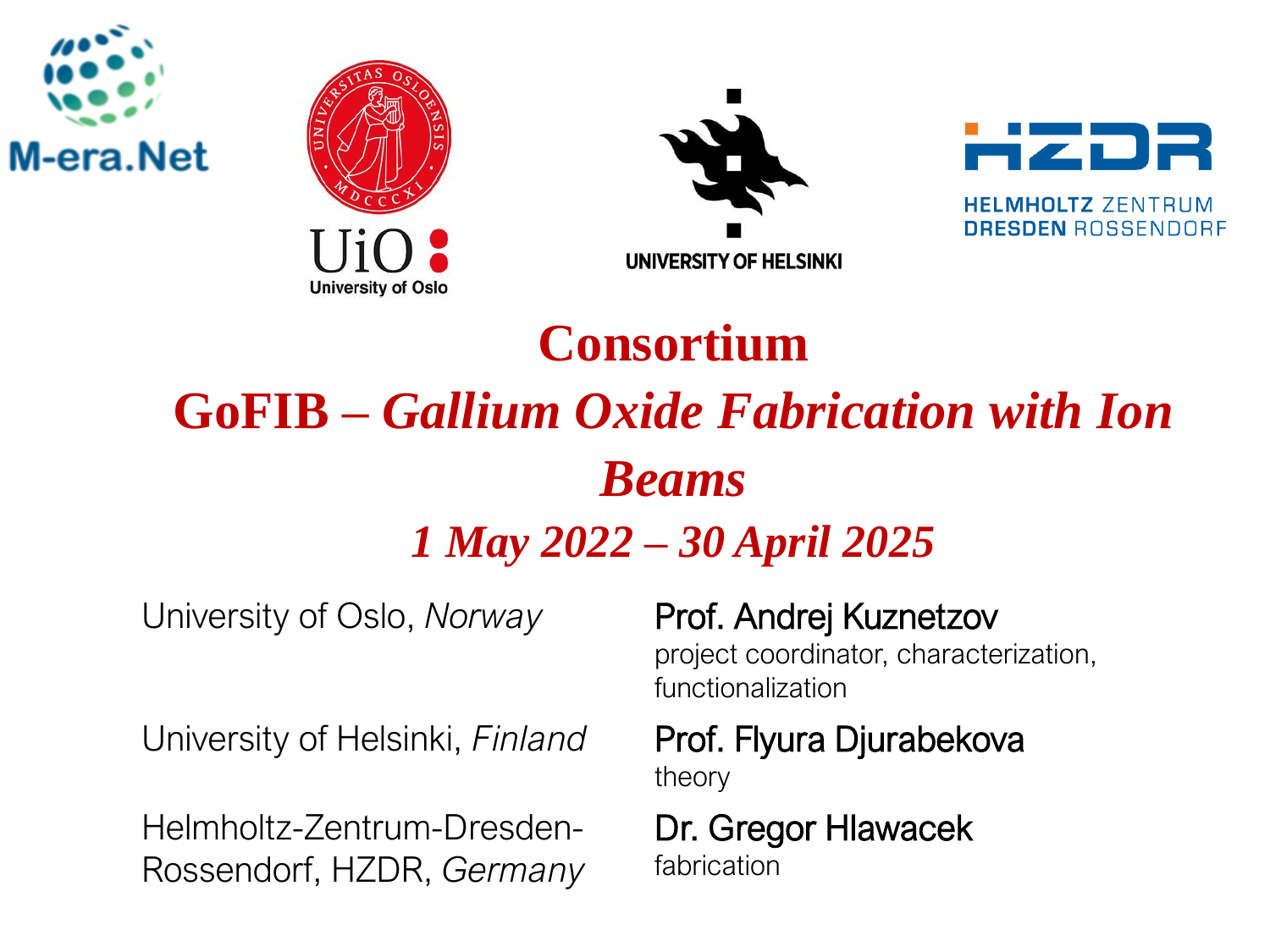

## Efficient batteries for sustainable development

- ➢ Major challenge
	- ✓ With climate change no long-term sustainable development is possible. Global greenhouse gas emission is still rising leading to temperature increases that dramatically affect food security and livelihoods on the entire planet [https://www.ipcc.ch/report/sixth-assessment-report-working-group-3/].

#### ➢ Attractive solutions

- $\checkmark$  Reduce maximally the use of fossil fuels, such as coal, oil, and natural gas, which remain to be the largest sources of energy for heat and electricity generation in the world.
- $\checkmark$  Use alternative energy forms that have minimal or no  $CO<sub>2</sub>$  emission, such a hydro-, wind- or solar power

#### ➢ Obstacles

- $\checkmark$  in Europe the most obvious sites for large-scale hydropower are already in use, further increase is limited by environmental and land use right concerns.
- $\checkmark$  Wind does not always blow
- $\checkmark$  Sun is not easily available in all parts of the globe (Finland is known for long winter nights)

#### $\triangleright$  Metal oxides for battery applications

- ✓ An obvious solutions is to find methods to store energy produced from renewable sources
- $\checkmark$  Among the vary wide range of materials studied, metal oxides are a good base material for battery applications. Many of them have high hardness and good stability under external electric fields, making them good candidates for durable batteries.

Flyura Djurabekova, Department of Physics, University of Helsinki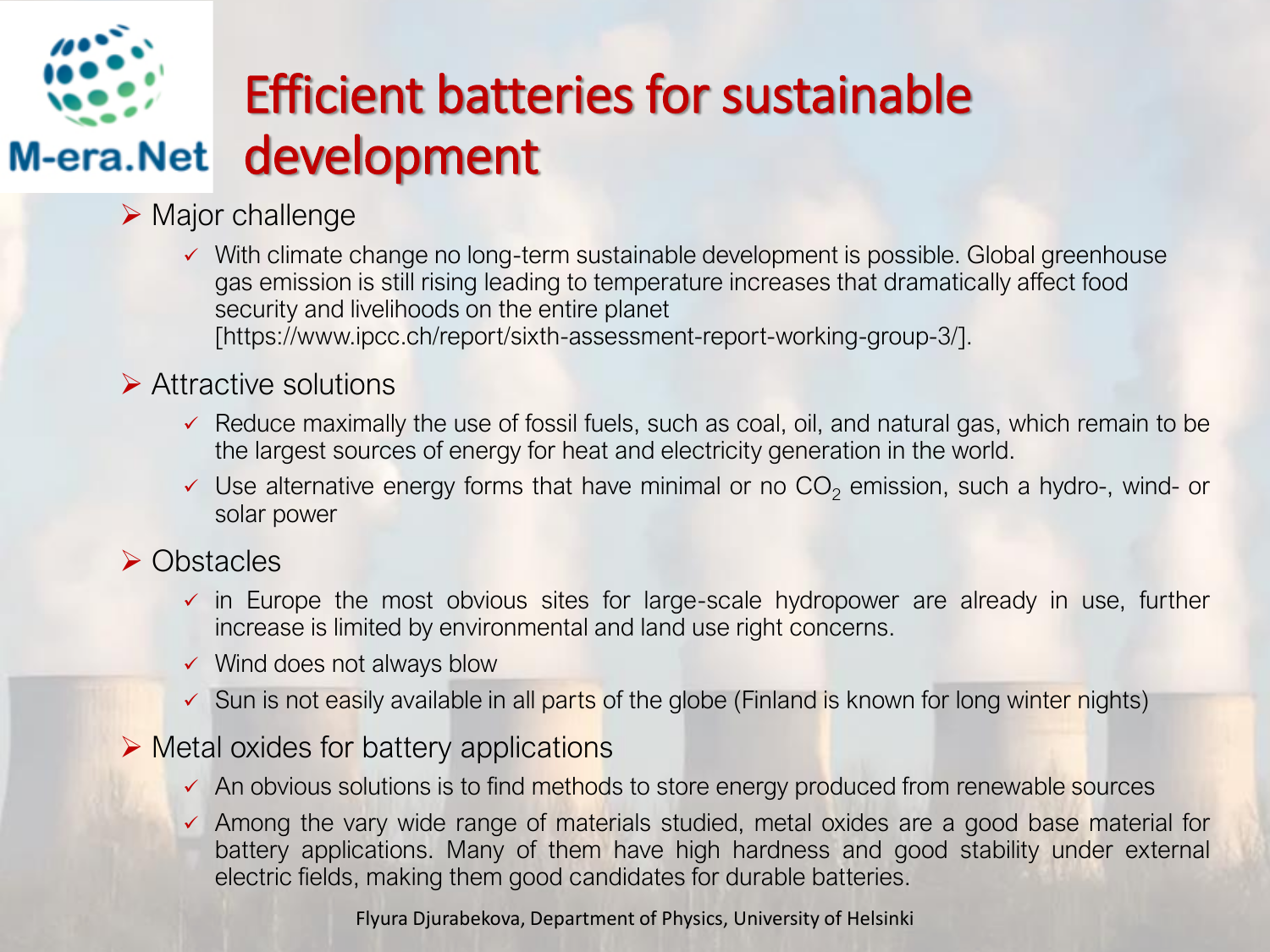

# GoFIB is looking for inovative solutions

#### $\triangleright$  Why gallium oxide

- $\checkmark$  Rich nature of Ga<sub>2</sub>O<sub>3</sub> polymorphism can enable single-material based new battery technologies.
- $\checkmark$  Ga<sub>2</sub>O<sub>3</sub> is a very promising ultra-wide bandgap semiconductor that has received much research interest recently. It has already been demonstrated that this material can be used as an anode in batteries with stable charging and discharging and a very good charge storing capacity [Tang et al, ACS Appl. Mater. Interfaces 2018, 10, 6, 5519–5526].
- $\checkmark$  Formation of different polymorphs can be turned into an advantage by gaining control over the single-phase polymorph multilayer and nanostructure fabrication.

#### ➢ Research approach

- $\checkmark$  Our innovation is in a new method to realize the strain induced polymorph transformations in a technologically viable way using ion implantation.
- $\checkmark$  We will utilize highly focused ion beams (HZDR) to induce nanoscale phase transformations that can be used for design of light-weight high efficiency and low dimension battery structures.
- $\checkmark$  The experimental fabrication (HZDR), characterization and functionalization (UiO) will be guided by theoretical atomistic modelling equipped by machine-learned description of interatomic interactions on quantum-mechanical level of accuracy (UHEL)
- Figure illustrates the collaboration links and workflow dependencies